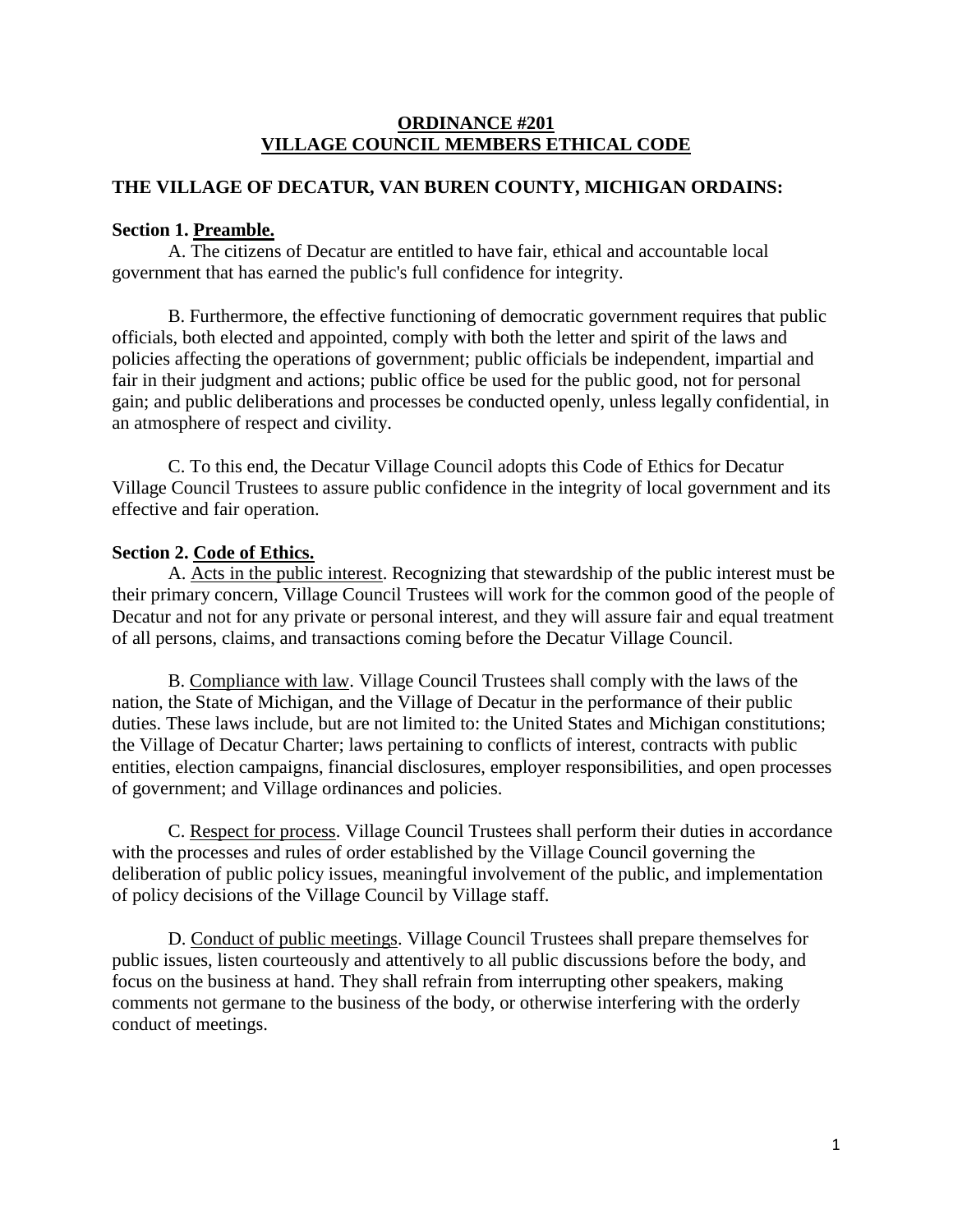E. Communication. Village Council Trustees shall publicly share substantive information that is relevant to a matter under consideration by the Village Council, which they may have received from sources outside of the public decision-making process.

### F. Full disclosure.

1. A Village Council Trustee in the performance of their public duties shall not act upon any matter in which they have a material financial interest, or where they have a legal or fiduciary duty to another organization or entity or personal relationship that may give the appearance of a conflict of interest, without disclosing the full nature and extent of the interest to the other members of the Village Council on the official record. Such disclosure must be made before the time to perform their duty or concurrently with the performance of the duty.

2. The disclosure required by this subsection shall not supplant, but instead shall supplement, any disclosure of a personal, contractual, financial, business, employment or pecuniary interest required by state statute.

## G. Gifts, favors, and loans.

1. A Village Council Trustee shall refrain from financial and business dealings that would tend to reflect adversely on the Trustee's impartiality, interfere with the performance of their public duties or exploit their official position. A Village Council Trustee should not take any special advantage of services, goods or opportunity for personal gain that is not available to the public in general.

2. A Village Council Trustee and any family member claimed as a dependent of the Trustee shall refrain from soliciting or accepting any gifts, loans or favors except that a Trustee and a family member claimed as a dependent of the Trustee may:

A. Accept a gift or honorarium, not exceeding a value of one hundred dollars (\$100.00), for services rendered in the performance of their public duties or other activity devoted to the improvement of cities, communities and the lives of citizens.

B. Accept ordinary social hospitality; a gift, bequest, favor or loan from a relative; a wedding or engagement gift; a loan in the regular course of business from a lending institution on the same terms as generally available to the public; and a scholarship, grant or fellowship awarded on the same terms as applied to other applicants.

C. Accept any other gift, favor or loan only if the donor is not a person or entity whose interests have come or are likely to come before the Village Council.

D. Solicit and accept campaign contributions.

H. Confidential information. Village Council Trustees shall respect the confidentiality of information concerning the property, personnel or affairs of the Village. They shall neither disclose nor divulge to an unauthorized person confidential information acquired in the course of their duties in advance of the time prescribed for its authorized release to the public without proper legal authorization, nor use such information to advance their personal, financial or other private interests.

I. Use of public resources. Public resources, including Village staff time, equipment, supplies, and facilities, not available to the public in general shall only be used for the benefit of the public and not for a Village Council Trustee's personal or private use.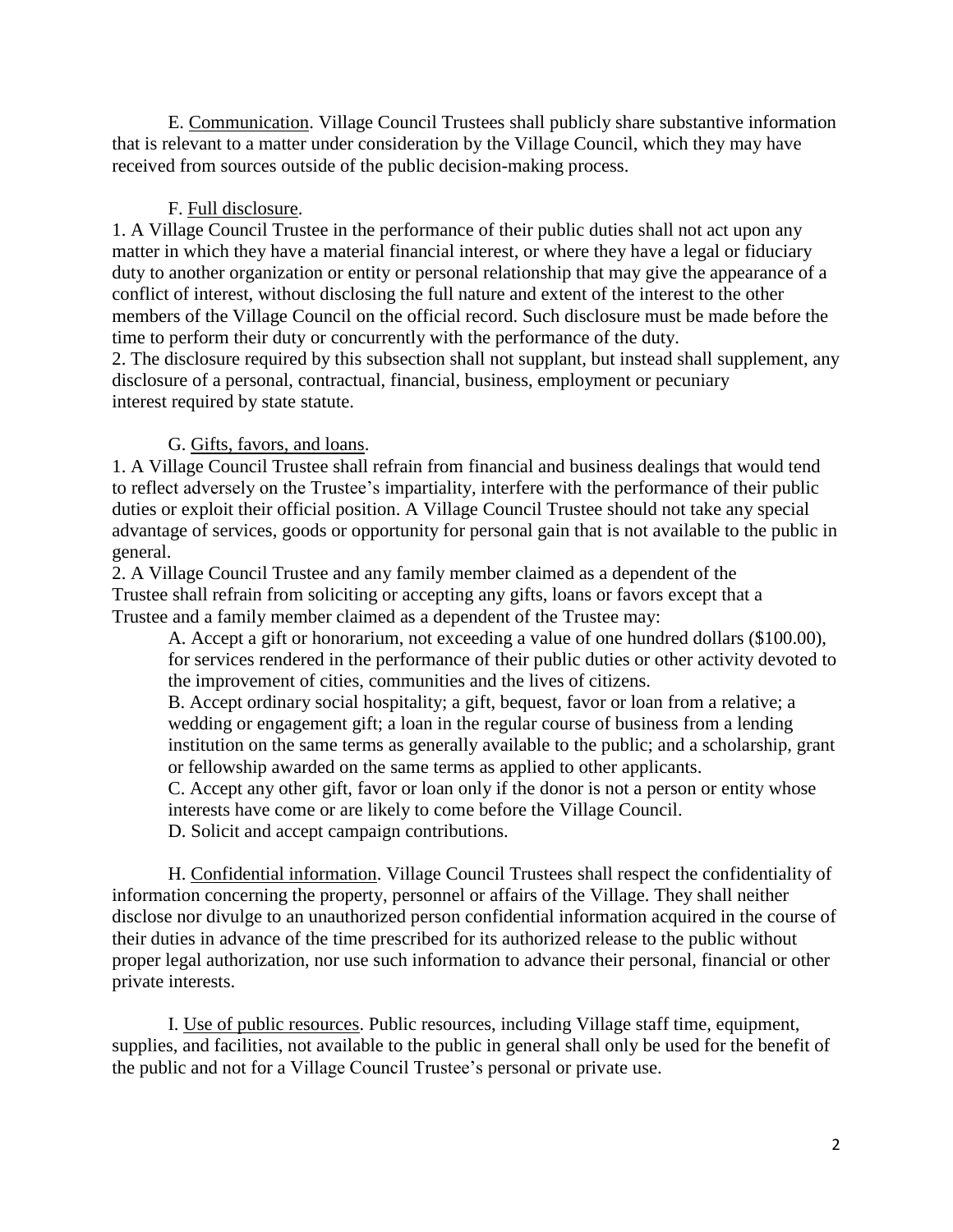J. Representation of private interests. In keeping with their role as stewards of the public interest, a Village Council Trustee shall not appear on behalf of the private interests of third parties, including their spouses and family members within the third degree of consanguinity to the Village Council Trustee or their spouse, before the Village Council or any board, committee, council or proceeding of the Village.

K. Advocacy. Village Council Trustees shall represent the official policies or positions of the Village Council to the best of their ability when designated as delegates for this purpose. When presenting their individual opinions and positions, Village Council Trustees shall neither state nor imply that they represent the opinions or positions of the Village Council or the Village of Decatur.

## L. Policy role of members.

1. Village Council Trustees shall respect and adhere to the Village-Manager structure of Decatur Village government as outlined by Village of Decatur Ordinance #117. In this structure, the Village Council determines the policies of the Village with the advice, information, and analysis provided by the public, subordinate boards, committees and commissions, and Village staff.

2. Village Council Trustees therefore shall not interfere with the administrative functions of the Village or the professional duties of Village staff; nor shall they impair the ability of staff to implement Village Council policy decisions.

M. Independence of boards and commissions. Because of the value of the independent advice of subordinate boards, committees, and commissions to the public decision-making process, members of the Village Council shall, except when the Council Trustee is a member of the public body, limit their participation in the proceedings of such subordinate public bodies to the communication of requested information and providing factual information relevant to the discussion at hand and shall not otherwise attempt to unduly influence the deliberations or outcomes of the proceedings.

# N. Positive workplace environment.

1. Village Council Trustees shall support the maintenance of a positive and constructive workplace environment for Village employees and for citizens and businesses dealing with the Village. Village Council Trustees shall recognize their special role in dealings with Village employees so as to in no way create the perception of inappropriate direction to staff nor, except for the purpose of inquiry, give specific orders to subordinates of the Village Manager or Village Attorney.

2. Because Village Council Trustees actions and comments contribute to the environment in which all Village employees must work, in order to create and promote a positive work environment under no circumstances shall a Village Trustee, either in public or private, intimidate, humiliate, or otherwise abuse a Village employee.

3. Any conversations between Village Trustee and Village employee shall be no different in nature than that of Village resident and Village employee.

## O. Compliance and enforcement.

1. This Code of Ethics for Decatur Village Council Trustees expresses standards of ethical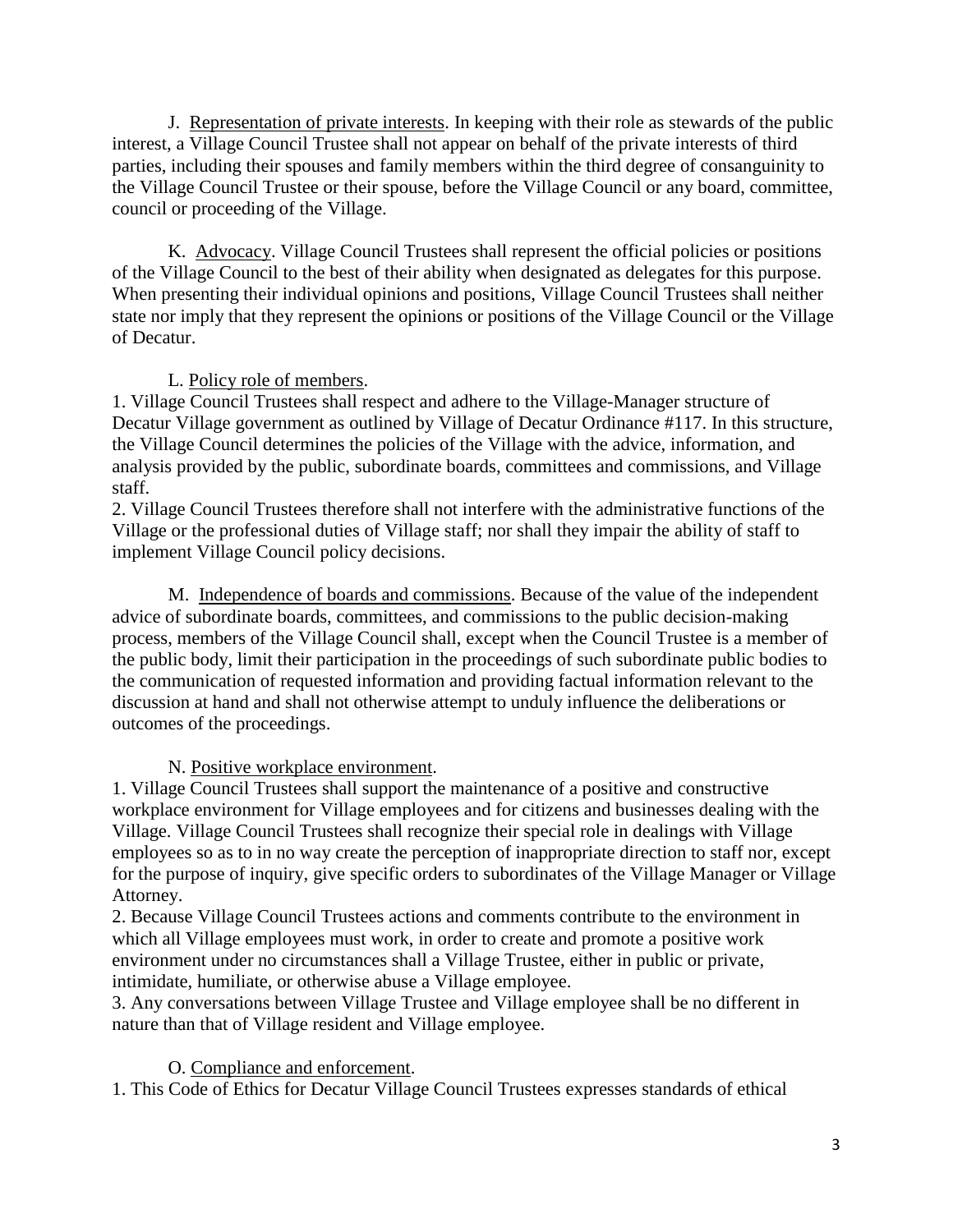conduct expected for members of the Decatur Village Council. Village Council Trustees themselves have the primary responsibility to assure that they understand and meet the ethical standards expressed in this code of ethics and that the public can continue to have full confidence in the integrity of government.

2. All Village Council Trustees shall have a responsibility to intervene when they learn of actions of another Village Council Trustee that appear to be in violation of the Code of Ethics. Upon acquiring reasonable suspicion of a violation of the Code of Ethics, the President shall set, or any three Council Trustees may require the setting of, a public hearing at a regular or special meeting of the Village Council to determine whether a violation of the Code of Ethics occurred and, if so, what sanctions shall be imposed for the violation.

3. The Village Council may impose sanctions on Village Council Trustees whose conduct does not comply with the Village's ethical standards. Sanctions may include reprimand, formal censure, loss of committee assignment, restrictions on budget or travel, and removal from office by the governor in the manner and for the causes provided by law.

4. A violation of this code of ethics shall not be considered a basis for challenging the validity of a Village Council decision.

## P. Implementation.

1. As an expression of the standards of conduct for Village Council Trustees expected by the public, this Code of Ethics is intended to be self-enforcing. It therefore becomes most effective when Village Council Trustees are thoroughly familiar with it and embrace its provisions. 2. For this reason, ethical standards shall be included in the regular orientations for newly elected or appointed Village Council Trustees. At the first regular meeting of the Village Council in December of each year, Village Council Trustees entering office shall sign a statement affirming that they have read and understand the Code of Ethics for Decatur Village Council Trustees.

3. In addition, the Village Council shall annually review the Code of Ethics for Village of Decatur Council Trustees.

# **Section 3. Council Trustee Statement of Acknowledgment.**

Model of Excellence Decatur Village Council

Commissioner Statement

As a member of the Decatur Village Council, I agree to uphold the Code of Ethics adopted by the Village Council and conduct myself by the following model of excellence. I will:

-Recognize the worth of individual members and appreciate their individual talents, perspectives, and contributions;

-Help create an atmosphere of respect and civility where individual members, Village staff, and the public are free to express their ideas and work to their full potential;

-Respect the dignity and privacy of individuals and organizations;

-Respect and maintain the nature of confidential and privileged information and opinions acquired as a result of my position;

-Conduct my public affairs with honesty, integrity, fairness and respect for others;

-Avoid and discourage conduct that is divisive or harmful to the best interests of Decatur; and